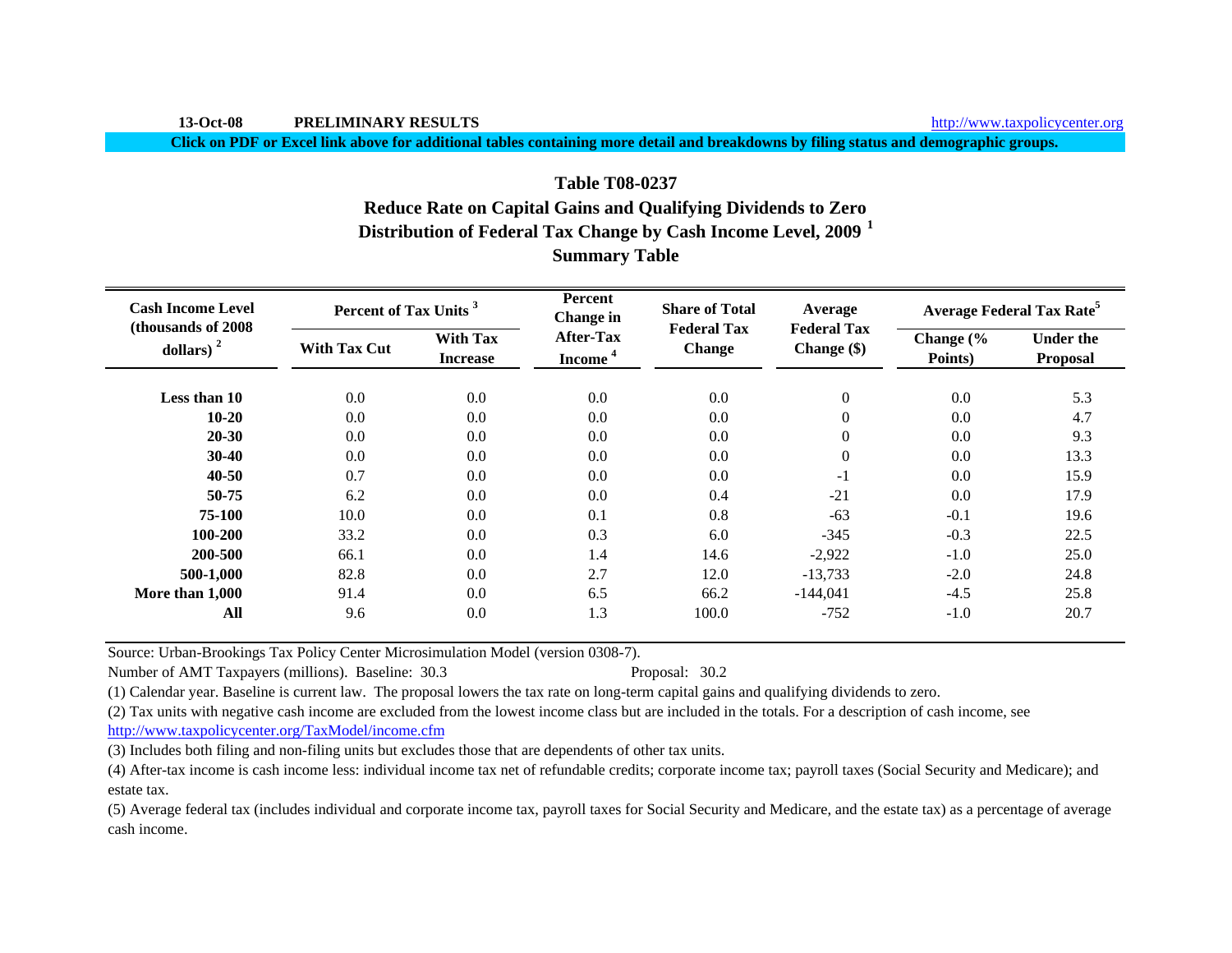## **Table T08-0237Reduce Rate on Capital Gains and Qualifying Dividends to Zero Distribution of Federal Tax Change by Cash Income Level, 2009 <sup>1</sup> Detail Table**

| <b>Cash Income Level</b><br>(thousands of 2008) | Percent of Tax Units <sup>3</sup> |                             | Percent<br>Change in                    | <b>Share of Total</b><br><b>Federal Tax</b> | <b>Average Federal Tax Change</b> |         | <b>Share of Federal Taxes</b> |                       | <b>Average Federal Tax Rate<sup>5</sup></b> |                              |
|-------------------------------------------------|-----------------------------------|-----------------------------|-----------------------------------------|---------------------------------------------|-----------------------------------|---------|-------------------------------|-----------------------|---------------------------------------------|------------------------------|
| dollars)                                        | <b>With Tax Cut</b>               | With Tax<br><b>Increase</b> | <b>After-Tax</b><br>Income <sup>1</sup> | <b>Change</b>                               | <b>Dollars</b>                    | Percent | Change (%<br>Points)          | Under the<br>Proposal | Change (%<br>Points)                        | <b>Under the</b><br>Proposal |
| Less than 10                                    | 0.0                               | 0.0                         | 0.0                                     | 0.0                                         | $\mathbf{0}$                      | 0.0     | 0.0                           | 0.2                   | 0.0                                         | 5.3                          |
| 10-20                                           | 0.0                               | 0.0                         | 0.0                                     | 0.0                                         | $\overline{0}$                    | 0.0     | 0.0                           | 0.7                   | 0.0                                         | 4.7                          |
| 20-30                                           | 0.0                               | 0.0                         | 0.0                                     | 0.0                                         | $\overline{0}$                    | 0.0     | 0.1                           | 2.0                   | 0.0                                         | 9.3                          |
| 30-40                                           | 0.0                               | 0.0                         | 0.0                                     | 0.0                                         | $\overline{0}$                    | 0.0     | 0.1                           | 2.9                   | 0.0                                         | 13.3                         |
| 40-50                                           | 0.7                               | 0.0                         | 0.0                                     | 0.0                                         | -1                                | 0.0     | 0.2                           | 3.7                   | 0.0                                         | 15.9                         |
| 50-75                                           | 6.2                               | 0.0                         | 0.0                                     | 0.4                                         | $-21$                             | $-0.2$  | 0.5                           | 10.5                  | 0.0                                         | 17.9                         |
| 75-100                                          | 10.0                              | 0.0                         | 0.1                                     | 0.8                                         | $-63$                             | $-0.4$  | 0.5                           | 10.5                  | $-0.1$                                      | 19.6                         |
| 100-200                                         | 33.2                              | 0.0                         | 0.3                                     | 6.0                                         | $-345$                            | $-1.1$  | 0.9                           | 26.2                  | $-0.3$                                      | 22.5                         |
| 200-500                                         | 66.1                              | 0.0                         | 1.4                                     | 14.6                                        | $-2,922$                          | $-3.9$  | 0.1                           | 17.6                  | $-1.0$                                      | 25.0                         |
| 500-1.000                                       | 82.8                              | 0.0                         | 2.7                                     | 12.0                                        | $-13,733$                         | $-7.4$  | $-0.2$                        | 7.3                   | $-2.0$                                      | 24.8                         |
| More than 1,000                                 | 91.4                              | 0.0                         | 6.5                                     | 66.2                                        | $-144,041$                        | $-14.8$ | $-2.2$                        | 18.3                  | $-4.5$                                      | 25.8                         |
| All                                             | 9.6                               | 0.0                         | 1.3                                     | 100.0                                       | $-752$                            | $-4.6$  | 0.0                           | 100.0                 | $-1.0$                                      | 20.7                         |

#### **by Cash Income Level, 2009 <sup>1</sup> Baseline Distribution of Income and Federal Taxes**

| <b>Cash Income Level</b><br>(thousands of 2008) | Tax Units <sup>3</sup>       |                     | Average             | Average<br><b>Federal Tax</b> | <b>Average After-</b>                | Average<br><b>Federal Tax</b> | <b>Share of Pre-</b><br><b>Tax Income</b> | <b>Share of Post-</b><br><b>Tax Income</b> | Share of<br><b>Federal Taxes</b> |
|-------------------------------------------------|------------------------------|---------------------|---------------------|-------------------------------|--------------------------------------|-------------------------------|-------------------------------------------|--------------------------------------------|----------------------------------|
| dollars) $2$                                    | <b>Number</b><br>(thousands) | Percent of<br>Total | Income<br>(Dollars) | <b>Burden</b><br>(Dollars)    | Tax Income <sup>4</sup><br>(Dollars) | Rate <sup>5</sup>             | Percent of<br>Total                       | Percent of<br><b>Total</b>                 | Percent of<br>Total              |
| Less than 10                                    | 17,204                       | 11.5                | 5,704               | 303                           | 5,401                                | 5.3                           | 0.9                                       | 1.1                                        | 0.2                              |
| 10-20                                           | 24,101                       | 16.0                | 15,181              | 707                           | 14,474                               | 4.7                           | 3.2                                       | 3.9                                        | 0.7                              |
| 20-30                                           | 19.493                       | 13.0                | 25,314              | 2,361                         | 22,953                               | 9.3                           | 4.4                                       | 5.1                                        | 1.9                              |
| 30-40                                           | 14,384                       | 9.6                 | 35,555              | 4,726                         | 30,828                               | 13.3                          | 4.5                                       | 5.0                                        | 2.8                              |
| 40-50                                           | 11.749                       | 7.8                 | 45,838              | 7,290                         | 38,547                               | 15.9                          | 4.8                                       | 5.1                                        | 3.5                              |
| 50-75                                           | 21,662                       | 14.4                | 63,039              | 11,304                        | 51,734                               | 17.9                          | 12.1                                      | 12.7                                       | 10.0                             |
| 75-100                                          | 14,107                       | 9.4                 | 88.790              | 17.494                        | 71,296                               | 19.7                          | 11.1                                      | 11.4                                       | 10.1                             |
| 100-200                                         | 19.712                       | 13.1                | 138.154             | 31.466                        | 106.688                              | 22.8                          | 24.1                                      | 23.7                                       | 25.3                             |
| 200-500                                         | 5.636                        | 3.8                 | 291.886             | 75.924                        | 215.962                              | 26.0                          | 14.5                                      | 13.7                                       | 17.4                             |
| 500-1.000                                       | 989                          | 0.7                 | 695,069             | 186,351                       | 508,717                              | 26.8                          | 6.1                                       | 5.7                                        | 7.5                              |
| More than 1,000                                 | 519                          | 0.4                 | 3,199,967           | 970,745                       | 2,229,222                            | 30.3                          | 14.7                                      | 13.1                                       | 20.6                             |
| All                                             | 150,241                      | 100.0               | 75,289              | 16,327                        | 58,962                               | 21.7                          | 100.0                                     | 100.0                                      | 100.0                            |

Source: Urban-Brookings Tax Policy Center Microsimulation Model (version 0308-7). Number of AMT Taxpayers (millions). Baseline: 30.3

(1) Calendar year. Baseline is current law. The proposal lowers the tax rate on long-term capital gains and qualifying dividends to zero.

(2) Tax units with negative cash income are excluded from the lowest income class but are included in the totals. For a description of cash income, see

http://www.taxpolicycenter.org/TaxModel/income.cfm

(3) Includes both filing and non-filing units but excludes those that are dependents of other tax units.

(4) After-tax income is cash income less: individual income tax net of refundable credits; corporate income tax; payroll taxes (Social Security and Medicare); and estate tax.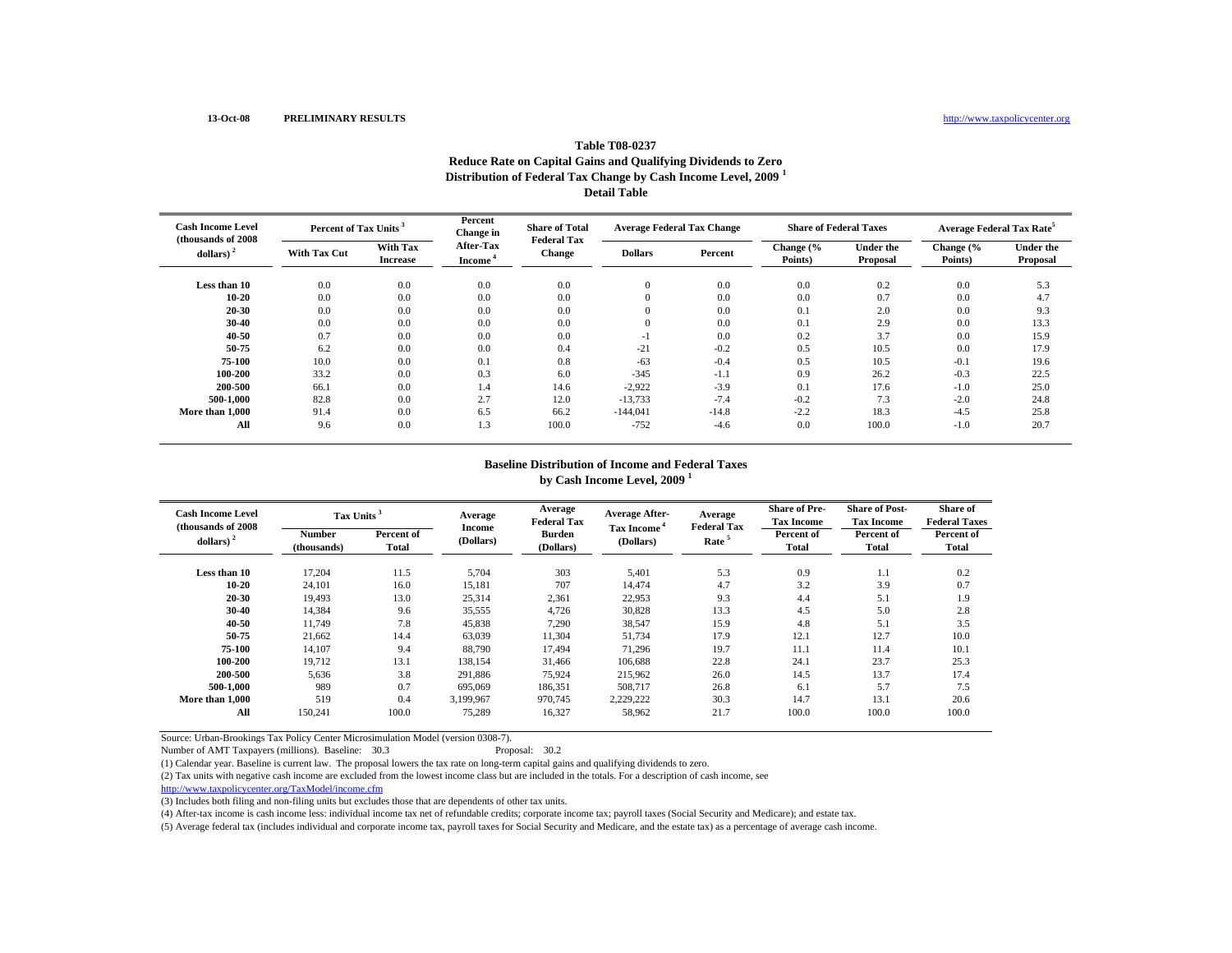# **Table T08-0237Reduce Rate on Capital Gains and Qualifying Dividends to Zero Distribution of Federal Tax Change by Cash Income Level, 2009 <sup>1</sup> Detail Table - Single Tax Units**

| <b>Cash Income Level</b><br>(thousands of 2008) | Percent of Tax Units |                             | <b>Percent Change</b><br>in After-Tax | <b>Share of Total</b><br><b>Federal Tax</b> | <b>Average Federal Tax Change</b> |         | <b>Share of Federal Taxes</b> |                              | <b>Average Federal Tax Rate<sup>5</sup></b> |                              |
|-------------------------------------------------|----------------------|-----------------------------|---------------------------------------|---------------------------------------------|-----------------------------------|---------|-------------------------------|------------------------------|---------------------------------------------|------------------------------|
| dollars)                                        | <b>With Tax Cut</b>  | With Tax<br><b>Increase</b> | Income <sup>'</sup>                   | Change                                      | <b>Dollars</b>                    | Percent | Change (%<br>Points)          | <b>Under the</b><br>Proposal | Change (%<br>Points)                        | <b>Under the</b><br>Proposal |
| Less than 10                                    | 0.0                  | 0.0                         | 0.0                                   | 0.0                                         |                                   | 0.0     | 0.0                           | 1.0                          | 0.0                                         | 7.9                          |
| 10-20                                           | 0.0                  | 0.0                         | 0.0                                   | 0.0                                         |                                   | 0.0     | 0.1                           | 3.3                          | 0.0                                         | 8.3                          |
| 20 30                                           | 0.0                  | 0.0                         | 0.0                                   | 0.0                                         | $\Omega$                          | 0.0     | 0.2                           | 6.4                          | 0.0                                         | 14.4                         |
| 30-40                                           | 0.0                  | 0.0                         | 0.0                                   | 0.0                                         |                                   | 0.0     | 0.3                           | 7.5                          | 0.0                                         | 18.2                         |
| 40 50                                           | 1.4                  | 0.0                         | 0.0                                   | 0.0                                         | - 1                               | 0.0     | 0.3                           | 8.6                          | 0.0                                         | 19.6                         |
| 50 75                                           | 15.4                 | 0.0                         | 0.1                                   | 2.0                                         | $-54$                             | $-0.4$  | 0.7                           | 19.5                         | $-0.1$                                      | 21.6                         |
| 75 100                                          | 31.0                 | 0.0                         | 0.4                                   | 3.5                                         | $-235$                            | $-1.1$  | 0.3                           | 12.0                         | $-0.3$                                      | 23.4                         |
| 100-200                                         | 45.8                 | 0.0                         | 0.9                                   | 12.1                                        | $-906$                            | $-2.8$  | 0.2                           | 16.9                         | $-0.7$                                      | 23.9                         |
| 200-500                                         | 74.2                 | 0.0                         | 2.7                                   | 19.1                                        | $-5,805$                          | $-7.4$  | $-0.4$                        | 9.4                          | $-2.0$                                      | 24.5                         |
| 500-1.000                                       | 80.3                 | 0.0                         | 4.3                                   | 12.5                                        | $-21,325$                         | $-10.8$ | $-0.3$                        | 4.1                          | $-3.1$                                      | 25.4                         |
| More than 1,000                                 | 91.5                 | 0.0                         | 7.9                                   | 50.9                                        | $-164.192$                        | $-15.3$ | $-1.5$                        | 11.1                         | $-5.2$                                      | 28.9                         |
| All                                             | 6.8                  | 0.0                         | 1.0                                   | 100.0                                       | $-342$                            | $-3.8$  | 0.0                           | 100.0                        | $-0.8$                                      | 20.6                         |

#### **Baseline Distribution of Income and Federal Taxes**

**by Cash Income Level, 2009 <sup>1</sup>**

| <b>Cash Income Level</b><br>(thousands of 2008) | Tax Units <sup>3</sup> |                     | Average<br>Income | Average<br><b>Federal Tax</b> | <b>Average After-</b>   | Average<br><b>Federal Tax</b> | <b>Share of Pre-</b><br><b>Tax Income</b> | <b>Share of Post-</b><br><b>Tax Income</b> | Share of<br><b>Federal Taxes</b> |
|-------------------------------------------------|------------------------|---------------------|-------------------|-------------------------------|-------------------------|-------------------------------|-------------------------------------------|--------------------------------------------|----------------------------------|
| dollars) $2$                                    | Number<br>(thousands)  | Percent of<br>Total | (Dollars)         | <b>Burden</b><br>(Dollars)    | Tax Income<br>(Dollars) | Rate <sup>5</sup>             | Percent of<br><b>Total</b>                | Percent of<br>Total                        | Percent of<br>Total              |
| Less than 10                                    | 12,556                 | 19.3                | 5,704             | 452                           | 5,252                   | 7.9                           | 2.6                                       | 3.1                                        | 1.0                              |
| 10 20                                           | 14,909                 | 23.0                | 15,017            | 1,251                         | 13,766                  | 8.3                           | 8.2                                       | 9.6                                        | 3.2                              |
| 20 30                                           | 9,879                  | 15.2                | 25,243            | 3,629                         | 21,614                  | 14.4                          | 9.1                                       | 9.9                                        | 6.1                              |
| 30-40                                           | 6,530                  | 10.1                | 35,566            | 6,456                         | 29,110                  | 18.2                          | 8.5                                       | 8.9                                        | 7.2                              |
| 40-50                                           | 5,421                  | 8.4                 | 45,797            | 8,954                         | 36,843                  | 19.6                          | 9.1                                       | 9.3                                        | 8.3                              |
| 50 75                                           | 8,162                  | 12.6                | 62,150            | 13,504                        | 48.646                  | 21.7                          | 18.6                                      | 18.5                                       | 18.9                             |
| 75-100                                          | 3,264                  | 5.0                 | 87,974            | 20,826                        | 67.147                  | 23.7                          | 10.5                                      | 10.2                                       | 11.6                             |
| 100-200                                         | 2,958                  | 4.6                 | 134,418           | 32,997                        | 101,421                 | 24.6                          | 14.6                                      | 14.0                                       | 16.7                             |
| 200-500                                         | 730                    | 1.1                 | 295,280           | 78,268                        | 217,012                 | 26.5                          | 7.9                                       | 7.4                                        | 9.8                              |
| 500-1.000                                       | 130                    | 0.2                 | 694,203           | 197,542                       | 496,661                 | 28.5                          | 3.3                                       | 3.0                                        | 4.4                              |
| More than 1.000                                 | 69                     | 0.1                 | 3,156,727         | 1,074,887                     | 2,081,839               | 34.1                          | 7.9                                       | 6.7                                        | 12.7                             |
| All                                             | 64,958                 | 100.0               | 42,053            | 8,992                         | 33,060                  | 21.4                          | 100.0                                     | 100.0                                      | 100.0                            |

Source: Urban-Brookings Tax Policy Center Microsimulation Model (version 0308-7).

(1) Calendar year. Baseline is current law. The proposal lowers the tax rate on long-term capital gains and qualifying dividends to zero.

(2) Tax units with negative cash income are excluded from the lowest income class but are included in the totals. For a description of cash income, see

http://www.taxpolicycenter.org/TaxModel/income.cfm

(3) Includes both filing and non-filing units but excludes those that are dependents of other tax units.

(4) After-tax income is cash income less: individual income tax net of refundable credits; corporate income tax; payroll taxes (Social Security and Medicare); and estate tax.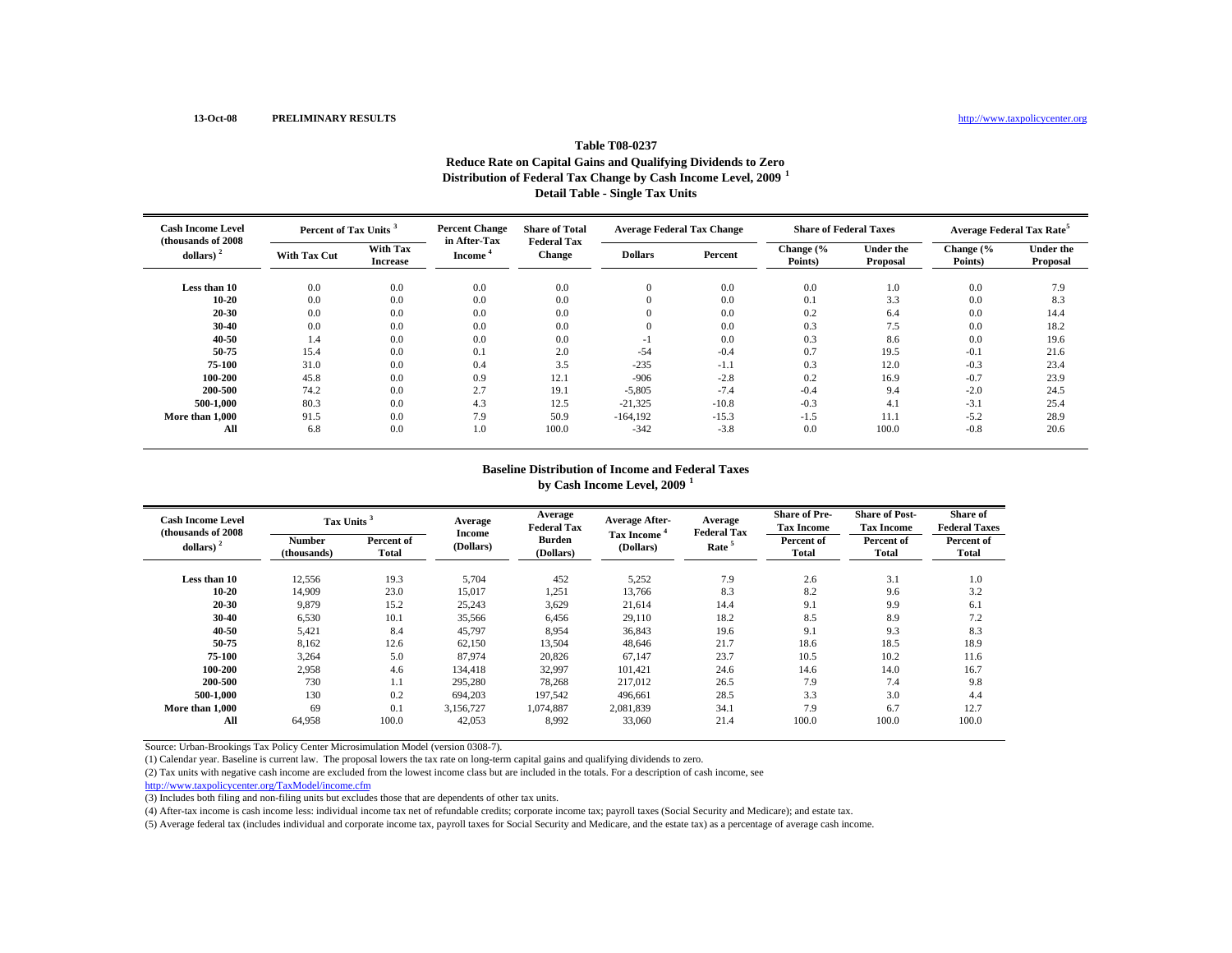# **Table T08-0237Reduce Rate on Capital Gains and Qualifying Dividends to Zero Distribution of Federal Tax Change by Cash Income Level, 2009 <sup>1</sup> Detail Table - Married Tax Units Filing Jointly**

| <b>Cash Income Level</b><br>(thousands of 2008) |                     | <b>Percent Change</b><br>Percent of Tax Units |                                     | <b>Share of Total</b><br><b>Federal Tax</b> | <b>Average Federal Tax Change</b> |         | <b>Share of Federal Taxes</b> |                              | <b>Average Federal Tax Rate<sup>5</sup></b> |                              |
|-------------------------------------------------|---------------------|-----------------------------------------------|-------------------------------------|---------------------------------------------|-----------------------------------|---------|-------------------------------|------------------------------|---------------------------------------------|------------------------------|
| dollars)                                        | <b>With Tax Cut</b> | With Tax<br><b>Increase</b>                   | in After-Tax<br>Income <sup>'</sup> | Change                                      | <b>Dollars</b>                    | Percent | Change (%<br>Points)          | <b>Under the</b><br>Proposal | Change (%<br>Points)                        | <b>Under the</b><br>Proposal |
| Less than 10                                    | 0.0                 | 0.0                                           | 0.0                                 | 0.0                                         |                                   | 0.0     | 0.0                           | 0.0                          | 0.0                                         | 5.3                          |
| 10-20                                           | 0.0                 | 0.0                                           | 0.0                                 | 0.0                                         | $_{0}$                            | 0.0     | 0.0                           | 0.1                          | 0.0                                         | 2.9                          |
| 20 30                                           | 0.0                 | 0.0                                           | 0.0                                 | 0.0                                         | $\Omega$                          | 0.0     | 0.0                           | 0.4                          | 0.0                                         | 4.9                          |
| 30-40                                           | 0.0                 | 0.0                                           | 0.0                                 | 0.0                                         |                                   | 0.0     | 0.0                           | 0.7                          | 0.0                                         | 8.0                          |
| 40-50                                           | 0.0                 | 0.0                                           | 0.0                                 | 0.0                                         |                                   | 0.0     | 0.1                           | 1.2                          | 0.0                                         | 11.3                         |
| 50 75                                           | 0.0                 | 0.0                                           | 0.0                                 | 0.0                                         |                                   | 0.0     | 0.3                           | 5.7                          | 0.0                                         | 14.7                         |
| 75 100                                          | 2.3                 | 0.0                                           | 0.0                                 | 0.1                                         | $-5$                              | 0.0     | 0.5                           | 9.4                          | 0.0                                         | 18.0                         |
| 100-200                                         | 31.2                | 0.0                                           | 0.2                                 | 4.6                                         | $-244$                            | $-0.8$  | 1.3                           | 30.5                         | $-0.2$                                      | 22.2                         |
| 200-500                                         | 65.0                | 0.0                                           | 1.1                                 | 13.4                                        | $-2,394$                          | $-3.2$  | 0.4                           | 21.6                         | $-0.8$                                      | 25.1                         |
| 500-1.000                                       | 83.4                | 0.0                                           | 2.5                                 | 12.2                                        | $-12,535$                         | $-6.8$  | $-0.2$                        | 8.9                          | $-1.8$                                      | 24.7                         |
| More than 1,000                                 | 91.5                | 0.0                                           | 6.2                                 | 69.8                                        | $-137.583$                        | $-14.7$ | $-2.4$                        | 21.4                         | $-4.4$                                      | 25.4                         |
| All                                             | 15.7                | 0.0                                           | 1.5                                 | 100.0                                       | $-1,424$                          | $-5.0$  | 0.0                           | 100.0                        | $-1.1$                                      | 21.5                         |

#### **Baseline Distribution of Income and Federal Taxes**

**by Cash Income Level, 2009 <sup>1</sup>**

| <b>Cash Income Level</b><br>(thousands of 2008) | Tax Units <sup>3</sup> |                            | Average             | Average<br><b>Federal Tax</b> | <b>Average After-</b>   | Average<br><b>Federal Tax</b> | <b>Share of Pre-</b><br><b>Tax Income</b> | <b>Share of Post-</b><br><b>Tax Income</b> | Share of<br><b>Federal Taxes</b> |
|-------------------------------------------------|------------------------|----------------------------|---------------------|-------------------------------|-------------------------|-------------------------------|-------------------------------------------|--------------------------------------------|----------------------------------|
| dollars) $2$                                    | Number<br>(thousands)  | Percent of<br><b>Total</b> | Income<br>(Dollars) | <b>Burden</b><br>(Dollars)    | Tax Income<br>(Dollars) | Rate <sup>5</sup>             | Percent of<br>Total                       | Percent of<br>Total                        | Percent of<br>Total              |
| Less than 10                                    | 2,093                  | 3.5                        | 4,904               | 262                           | 4,642                   | 5.3                           | 0.1                                       | 0.2                                        | 0.0                              |
| 10 20                                           | 3,937                  | 6.6                        | 15,709              | 462                           | 15,247                  | 2.9                           | 0.8                                       | 1.0                                        | 0.1                              |
| 20 30                                           | 4,757                  | 8.0                        | 25,357              | 1,248                         | 24,109                  | 4.9                           | 1.6                                       | 2.0                                        | 0.4                              |
| 30-40                                           | 3,946                  | 6.6                        | 35,641              | 2,859                         | 32,782                  | 8.0                           | 1.9                                       | 2.3                                        | 0.7                              |
| 40-50                                           | 3,659                  | 6.2                        | 45,966              | 5,177                         | 40,790                  | 11.3                          | 2.3                                       | 2.6                                        | 1.1                              |
| 50 75                                           | 9,688                  | 16.3                       | 64,204              | 9.420                         | 54.784                  | 14.7                          | 8.4                                       | 9.2                                        | 5.4                              |
| 75-100                                          | 9,341                  | 15.7                       | 89,292              | 16,090                        | 73,202                  | 18.0                          | 11.2                                      | 11.9                                       | 8.9                              |
| 100-200                                         | 15,817                 | 26.6                       | 139,272             | 31,134                        | 108,138                 | 22.4                          | 29.6                                      | 29.7                                       | 29.2                             |
| 200-500                                         | 4,725                  | 7.9                        | 291,151             | 75,559                        | 215,592                 | 26.0                          | 18.5                                      | 17.7                                       | 21.2                             |
| 500-1.000                                       | 827                    | 1.4                        | 695,396             | 184,513                       | 510,883                 | 26.5                          | 7.7                                       | 7.3                                        | 9.1                              |
| More than 1,000                                 | 430                    | 0.7                        | 3,148,057           | 936,412                       | 2.211.645               | 29.8                          | 18.2                                      | 16.5                                       | 23.9                             |
| All                                             | 59.479                 | 100.0                      | 125,155             | 28,353                        | 96,802                  | 22.7                          | 100.0                                     | 100.0                                      | 100.0                            |

Source: Urban-Brookings Tax Policy Center Microsimulation Model (version 0308-7).

(1) Calendar year. Baseline is current law. The proposal lowers the tax rate on long-term capital gains and qualifying dividends to zero.

(2) Tax units with negative cash income are excluded from the lowest income class but are included in the totals. For a description of cash income, see

http://www.taxpolicycenter.org/TaxModel/income.cfm

(3) Includes both filing and non-filing units but excludes those that are dependents of other tax units.

(4) After-tax income is cash income less: individual income tax net of refundable credits; corporate income tax; payroll taxes (Social Security and Medicare); and estate tax.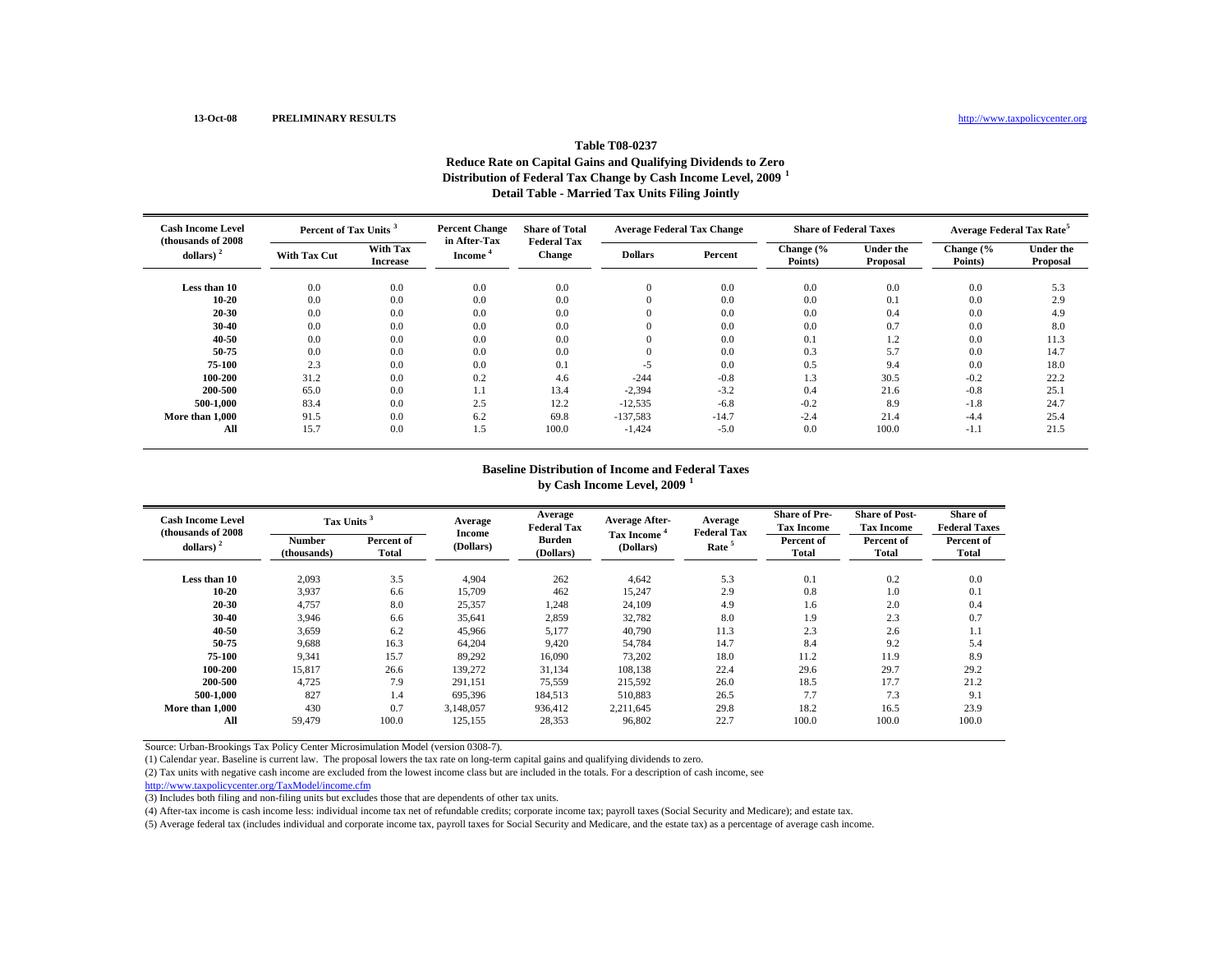## **Table T08-0237Reduce Rate on Capital Gains and Qualifying Dividends to Zero Distribution of Federal Tax Change by Cash Income Level, 2009 <sup>1</sup> Detail Table - Head of Household Tax Units**

| <b>Cash Income Level</b><br>(thousands of 2008) |                     | <b>Percent Change</b><br>Percent of Tax Units <sup>3</sup> |                                     | <b>Share of Total</b><br><b>Federal Tax</b> | <b>Average Federal Tax Change</b> |         | <b>Share of Federal Taxes</b> |                              | <b>Average Federal Tax Rate<sup>5</sup></b> |                              |
|-------------------------------------------------|---------------------|------------------------------------------------------------|-------------------------------------|---------------------------------------------|-----------------------------------|---------|-------------------------------|------------------------------|---------------------------------------------|------------------------------|
| dollars)                                        | <b>With Tax Cut</b> | <b>With Tax</b><br><b>Increase</b>                         | in After-Tax<br>Income <sup>®</sup> | <b>Change</b>                               | <b>Dollars</b>                    | Percent | Change (%<br>Points)          | <b>Under the</b><br>Proposal | Change (%<br>Points)                        | <b>Under the</b><br>Proposal |
| Less than 10                                    | 0.0                 | 0.0                                                        | 0.0                                 | 0.0                                         | $\mathbf{0}$                      | 0.0     | 0.0                           | $-0.8$                       | 0.0                                         | $-7.1$                       |
| 10 20                                           | 0.0                 | 0.0                                                        | 0.0                                 | 0.0                                         | $\Omega$                          | 0.0     | $-0.1$                        | $-3.1$                       | 0.0                                         | $-5.4$                       |
| 20-30                                           | 0.0                 | 0.0                                                        | 0.0                                 | 0.0                                         | $\Omega$                          | 0.0     | 0.0                           | 2.1                          | 0.0                                         | 2.4                          |
| 30-40                                           | 0.0                 | 0.0                                                        | 0.0                                 | 0.0                                         | $\Omega$                          | 0.0     | 0.2                           | 9.3                          | 0.0                                         | 9.7                          |
| 40 50                                           | 0.0                 | 0.0                                                        | 0.0                                 | 0.0                                         | $\Omega$                          | 0.0     | 0.2                           | 11.5                         | 0.0                                         | 14.1                         |
| 50 75                                           | 0.8                 | 0.0                                                        | 0.0                                 | 0.2                                         | $-2$                              | 0.0     | 0.6                           | 27.8                         | 0.0                                         | 17.7                         |
| 75-100                                          | 9.5                 | 0.0                                                        | 0.1                                 | 1.9                                         | $-41$                             | $-0.2$  | 0.3                           | 17.8                         | $-0.1$                                      | 21.1                         |
| 100-200                                         | 24.6                | 0.0                                                        | 0.2                                 | 6.3                                         | $-211$                            | $-0.7$  | 0.3                           | 18.9                         | $-0.2$                                      | 23.9                         |
| 200-500                                         | 60.1                | 0.0                                                        | 2.0                                 | 22.0                                        | $-4,390$                          | $-5.9$  | $-0.3$                        | 7.1                          | $-1.5$                                      | 23.5                         |
| 500-1.000                                       | 74.7                | 0.0                                                        | 2.4                                 | 9.5                                         | $-12.129$                         | $-6.7$  | $-0.1$                        | 2.7                          | $-1.8$                                      | 24.9                         |
| More than 1,000                                 | 87.3                | $0.0\,$                                                    | 6.8                                 | 60.2                                        | $-144, 154$                       | $-15.5$ | $-1.1$                        | 6.7                          | $-4.7$                                      | 25.7                         |
| All                                             | 1.9                 | 0.0                                                        | 0.3                                 | 100.0                                       | $-114$                            | $-2.0$  | 0.0                           | 100.0                        | $-0.3$                                      | 13.9                         |

#### **Baseline Distribution of Income and Federal Taxes**

**by Cash Income Level, 2009 <sup>1</sup>**

| <b>Cash Income Level</b><br>(thousands of 2008) | Tax Units <sup>3</sup> |                            | Average<br>Income | Average<br><b>Federal Tax</b> | <b>Average After-</b>   | Average<br><b>Federal Tax</b> | <b>Share of Pre-</b><br><b>Tax Income</b> | <b>Share of Post-</b><br><b>Tax Income</b> | Share of<br><b>Federal Taxes</b> |
|-------------------------------------------------|------------------------|----------------------------|-------------------|-------------------------------|-------------------------|-------------------------------|-------------------------------------------|--------------------------------------------|----------------------------------|
| dollars) $2$                                    | Number<br>(thousands)  | Percent of<br><b>Total</b> | (Dollars)         | <b>Burden</b><br>(Dollars)    | Tax Income<br>(Dollars) | Rate <sup>5</sup>             | Percent of<br><b>Total</b>                | Percent of<br>Total                        | Percent of<br>Total              |
| Less than 10                                    | 2,406                  | 10.3                       | 6,412             | $-455$                        | 6,867                   | $-7.1$                        | 1.6                                       | 2.1                                        | $-0.8$                           |
| 10 20                                           | 4,961                  | 21.3                       | 15,257            | $-822$                        | 16,079                  | $-5.4$                        | 8.1                                       | 9.9                                        | $-3.1$                           |
| 20 30                                           | 4,512                  | 19.4                       | 25,403            | 600                           | 24,803                  | 2.4                           | 12.2                                      | 13.9                                       | 2.0                              |
| 30-40                                           | 3,554                  | 15.3                       | 35,401            | 3,417                         | 31,984                  | 9.7                           | 13.4                                      | 14.1                                       | 9.1                              |
| 40-50                                           | 2,315                  | 9.9                        | 45,811            | 6.460                         | 39,351                  | 14.1                          | 11.3                                      | 11.3                                       | 11.3                             |
| 50 75                                           | 3,290                  | 14.1                       | 61,934            | 10.986                        | 50.948                  | 17.7                          | 21.7                                      | 20.8                                       | 27.2                             |
| 75-100                                          | 1,254                  | 5.4                        | 87,576            | 18,549                        | 69,027                  | 21.2                          | 11.7                                      | 10.7                                       | 17.5                             |
| 100-200                                         | 786                    | 3.4                        | 130,519           | 31,459                        | 99,060                  | 24.1                          | 10.9                                      | 9.7                                        | 18.6                             |
| 200-500                                         | 132                    | 0.6                        | 298,070           | 74,443                        | 223,627                 | 25.0                          | 4.2                                       | 3.7                                        | 7.4                              |
| 500-1.000                                       | 21                     | 0.1                        | 683,864           | 182,444                       | 501,421                 | 26.7                          | 1.5                                       | 1.3                                        | 2.8                              |
| More than 1,000                                 | 11                     | 0.1                        | 3.070.023         | 932,848                       | 2.137.175               | 30.4                          | 3.6                                       | 2.9                                        | 7.8                              |
| All                                             | 23,292                 | 100.0                      | 40,351            | 5,702                         | 34,650                  | 14.1                          | 100.0                                     | 100.0                                      | 100.0                            |

Source: Urban-Brookings Tax Policy Center Microsimulation Model (version 0308-7).

(1) Calendar year. Baseline is current law. The proposal lowers the tax rate on long-term capital gains and qualifying dividends to zero.

(2) Tax units with negative cash income are excluded from the lowest income class but are included in the totals. For a description of cash income, see

http://www.taxpolicycenter.org/TaxModel/income.cfm

(3) Includes both filing and non-filing units but excludes those that are dependents of other tax units.

(4) After-tax income is cash income less: individual income tax net of refundable credits; corporate income tax; payroll taxes (Social Security and Medicare); and estate tax.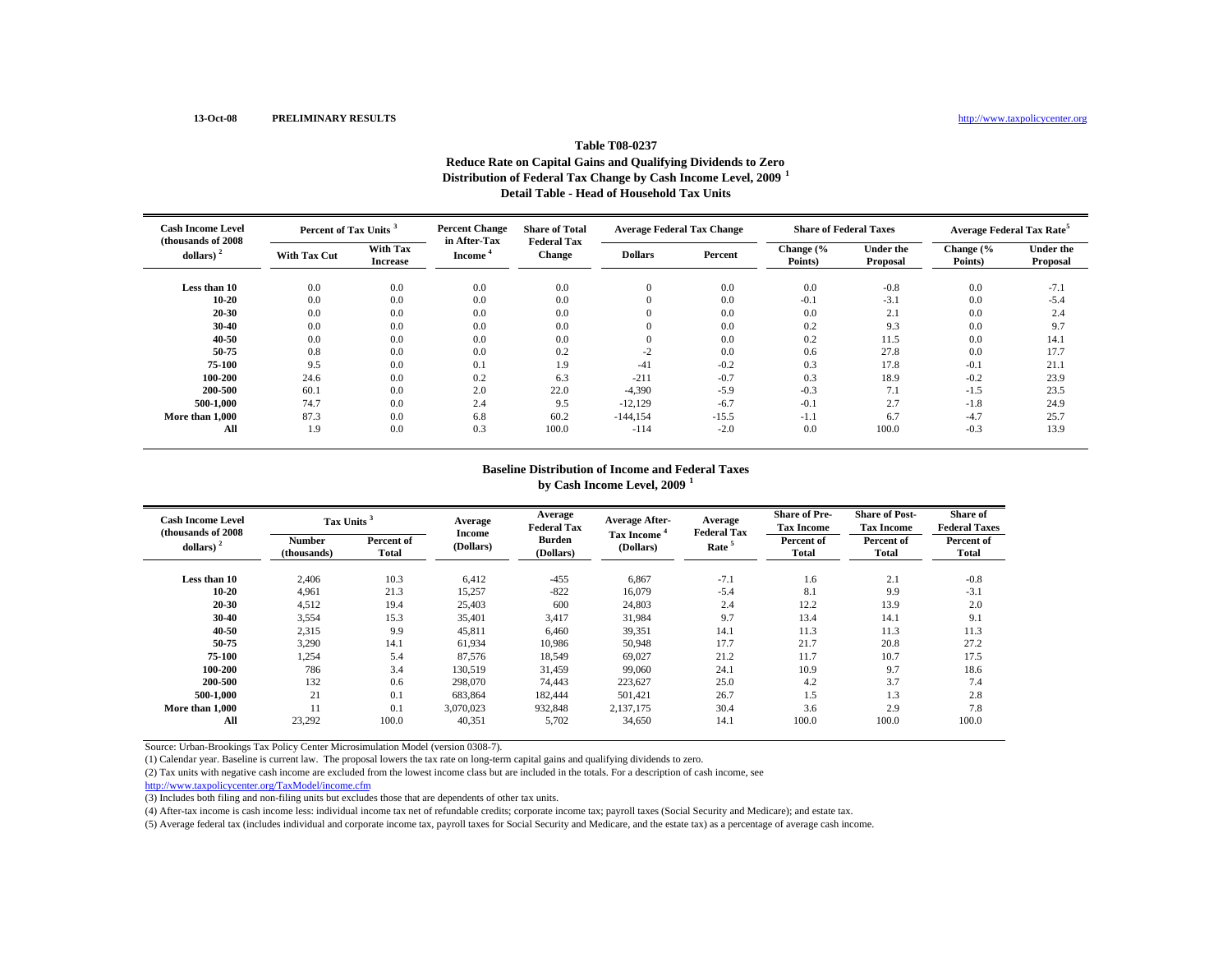## **Table T08-0237Reduce Rate on Capital Gains and Qualifying Dividends to Zero Distribution of Federal Tax Change by Cash Income Level, 2009 <sup>1</sup> Detail Table - Tax Units with Children**

| <b>Cash Income Level</b><br>(thousands of 2008) | Percent of Tax Units <sup>3</sup> |                             | Percent<br>Change in                    | <b>Share of Total</b><br><b>Federal Tax</b> | <b>Average Federal Tax Change</b> |         | <b>Share of Federal Taxes</b> |                              | <b>Average Federal Tax Rate<sup>5</sup></b> |                              |
|-------------------------------------------------|-----------------------------------|-----------------------------|-----------------------------------------|---------------------------------------------|-----------------------------------|---------|-------------------------------|------------------------------|---------------------------------------------|------------------------------|
| dollars)                                        | <b>With Tax Cut</b>               | With Tax<br><b>Increase</b> | <b>After-Tax</b><br>Income <sup>®</sup> | <b>Change</b>                               | <b>Dollars</b>                    | Percent | Change (%<br>Points)          | <b>Under the</b><br>Proposal | Change (%<br>Points)                        | <b>Under the</b><br>Proposal |
| Less than 10                                    | 0.0                               | 0.0                         | 0.0                                     | 0.0                                         | $\mathbf{0}$                      | 0.0     | 0.0                           | $-0.2$                       | 0.0                                         | $-11.4$                      |
| 10-20                                           | 0.0                               | 0.0                         | 0.0                                     | 0.0                                         | $\overline{0}$                    | 0.0     | 0.0                           | $-0.8$                       | 0.0                                         | $-9.1$                       |
| 20-30                                           | 0.0                               | 0.0                         | 0.0                                     | 0.0                                         | $\overline{0}$                    | 0.0     | 0.0                           | $-0.1$                       | 0.0                                         | $-0.4$                       |
| 30-40                                           | 0.0                               | 0.0                         | 0.0                                     | 0.0                                         | $\overline{0}$                    | 0.0     | 0.1                           | 1.4                          | 0.0                                         | 7.9                          |
| 40-50                                           | 0.0                               | 0.0                         | 0.0                                     | 0.0                                         | $\mathbf{0}$                      | 0.0     | 0.1                           | 2.3                          | 0.0                                         | 12.6                         |
| 50-75                                           | 0.2                               | 0.0                         | 0.0                                     | 0.0                                         | $\mathbf{0}$                      | 0.0     | 0.3                           | 7.9                          | 0.0                                         | 16.0                         |
| 75-100                                          | 2.2                               | 0.0                         | 0.0                                     | 0.1                                         | $-8$                              | 0.0     | 0.4                           | 10.4                         | 0.0                                         | 18.8                         |
| 100-200                                         | 25.1                              | 0.0                         | 0.1                                     | 3.2                                         | $-127$                            | $-0.4$  | 1.0                           | 30.4                         | $-0.1$                                      | 22.8                         |
| 200-500                                         | 60.8                              | 0.0                         | 0.8                                     | 12.1                                        | $-1,631$                          | $-2.1$  | 0.3                           | 21.3                         | $-0.6$                                      | 26.0                         |
| 500-1.000                                       | 81.5                              | 0.0                         | 1.8                                     | 11.0                                        | $-9,015$                          | $-4.8$  | $-0.1$                        | 8.5                          | $-1.3$                                      | 26.1                         |
| More than 1,000                                 | 91.0                              | 0.0                         | 5.7                                     | 73.6                                        | $-126,097$                        | $-13.0$ | $-2.0$                        | 18.9                         | $-4.0$                                      | 26.5                         |
| All                                             | 9.6                               | 0.0                         | 1.0                                     | 100.0                                       | $-755$                            | $-3.7$  | 0.0                           | 100.0                        | $-0.8$                                      | 20.7                         |

#### **Baseline Distribution of Income and Federal Taxes by Cash Income Level, 2009 <sup>1</sup>**

| <b>Cash Income Level</b><br>(thousands of 2008) |                              | Tax Units <sup>3</sup>     |                     | Average<br><b>Federal Tax</b> | <b>Average After-</b>                | Average<br><b>Federal Tax</b> | <b>Share of Pre-</b><br><b>Tax Income</b> | <b>Share of Post-</b><br><b>Tax Income</b> | Share of<br><b>Federal Taxes</b> |
|-------------------------------------------------|------------------------------|----------------------------|---------------------|-------------------------------|--------------------------------------|-------------------------------|-------------------------------------------|--------------------------------------------|----------------------------------|
| dollars) $2$                                    | <b>Number</b><br>(thousands) | Percent of<br><b>Total</b> | Income<br>(Dollars) | <b>Burden</b><br>(Dollars)    | Tax Income <sup>4</sup><br>(Dollars) | Rate <sup>5</sup>             | Percent of<br>Total                       | Percent of<br>Total                        | Percent of<br><b>Total</b>       |
| Less than 10                                    | 2,701                        | 5.6                        | 5,981               | $-680$                        | 6,662                                | $-11.4$                       | 0.4                                       | 0.5                                        | $-0.2$                           |
| 10-20                                           | 5,494                        | 11.4                       | 15,478              | $-1,402$                      | 16,880                               | $-9.1$                        | 1.9                                       | 2.6                                        | $-0.8$                           |
| 20-30                                           | 5,603                        | 11.7                       | 25,399              | $-88$                         | 25,487                               | $-0.4$                        | 3.1                                       | 4.0                                        | $-0.1$                           |
| 30-40                                           | 4,726                        | 9.8                        | 35,550              | 2,801                         | 32,748                               | 7.9                           | 3.7                                       | 4.3                                        | 1.4                              |
| 40-50                                           | 3,756                        | 7.8                        | 45,850              | 5,790                         | 40,061                               | 12.6                          | 3.8                                       | 4.2                                        | 2.2                              |
| 50-75                                           | 7,394                        | 15.4                       | 63,220              | 10,090                        | 53,131                               | 16.0                          | 10.2                                      | 10.9                                       | 7.6                              |
| 75-100                                          | 5,839                        | 12.1                       | 89,123              | 16,800                        | 72,323                               | 18.9                          | 11.4                                      | 11.7                                       | 10.0                             |
| 100-200                                         | 9,103                        | 18.9                       | 139,015             | 31.765                        | 107.250                              | 22.9                          | 27.6                                      | 27.1                                       | 29.4                             |
| 200-500                                         | 2,690                        | 5.6                        | 288,713             | 76.663                        | 212,050                              | 26.6                          | 17.0                                      | 15.9                                       | 21.0                             |
| 500-1.000                                       | 442                          | 0.9                        | 693,043             | 189,988                       | 503,055                              | 27.4                          | 6.7                                       | 6.2                                        | 8.5                              |
| More than 1.000                                 | 212                          | 0.4                        | 3,179,388           | 969,934                       | 2,209,454                            | 30.5                          | 14.7                                      | 13.0                                       | 20.9                             |
| All                                             | 48.094                       | 100.0                      | 95,281              | 20,453                        | 74,827                               | 21.5                          | 100.0                                     | 100.0                                      | 100.0                            |

Source: Urban-Brookings Tax Policy Center Microsimulation Model (version 0308-7).

Note: Tax units with children are those claiming an exemption for children at home or away from home.

(1) Calendar year. Baseline is current law. The proposal lowers the tax rate on long-term capital gains and qualifying dividends to zero.

(2) Tax units with negative cash income are excluded from the lowest income class but are included in the totals. For a description of cash income, see

http://www.taxpolicycenter.org/TaxModel/income.cfm

(3) Includes both filing and non-filing units but excludes those that are dependents of other tax units.

(4) After-tax income is cash income less: individual income tax net of refundable credits; corporate income tax; payroll taxes (Social Security and Medicare); and estate tax.